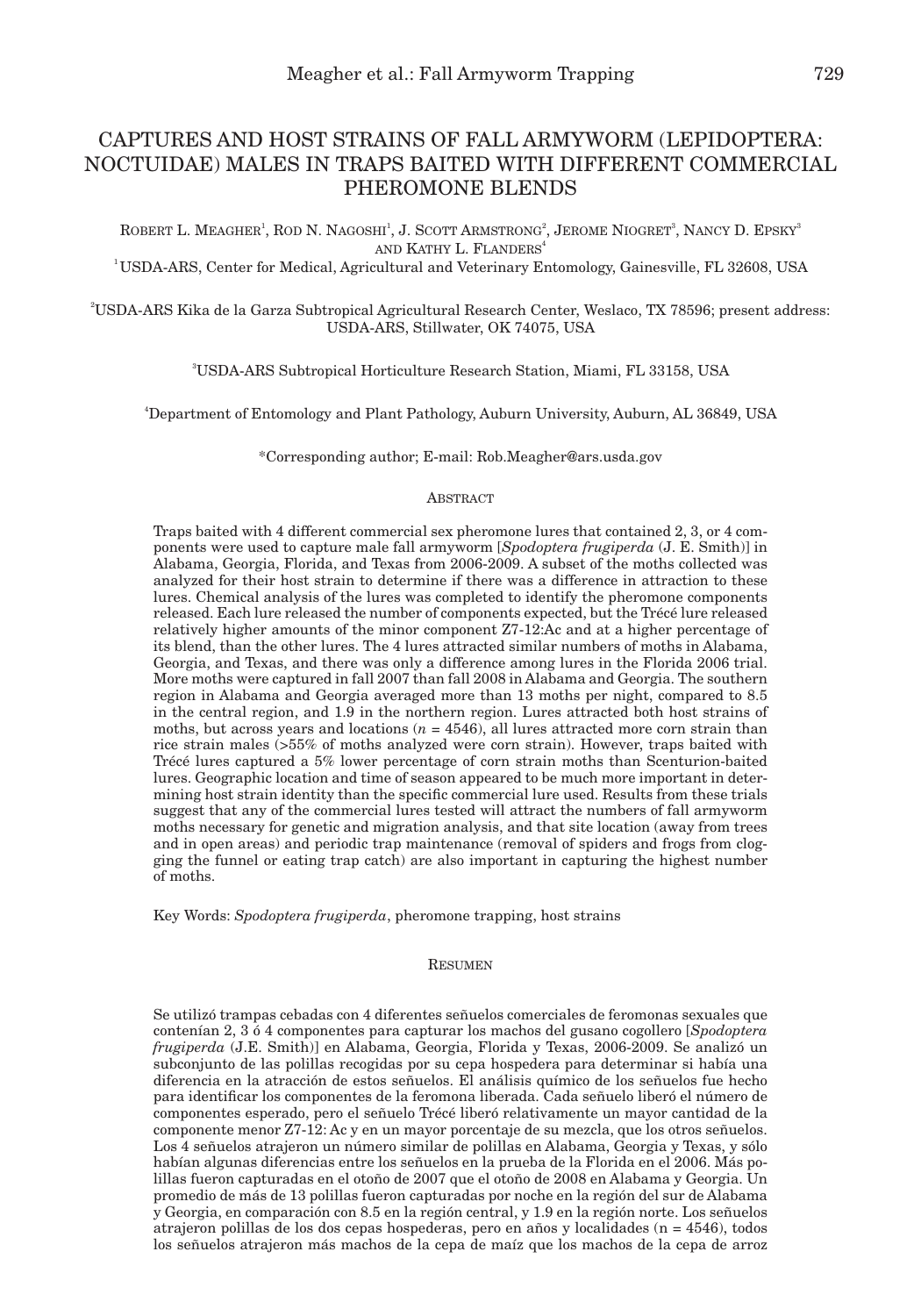(>55% de las polillas analizados fueron la cepa de maíz). Sin embargo, las trampas cebadas con los señuelos Trécé capturaron un porcentaje menor de 5% de las polillas de la cepa de maíz que las trampas Scenturion cebadas con el señuelo. La ubicación geográfica y el tiempo de la temporada parecían ser mucho más importante en la determinación de la identidad de la cepa hospedero que el señuelo comercial específico utilizado. Los resultados de estos ensayos sugieren que cualquiera de los señuelos comerciales probados atraerá los números de polillas del gusano cogollero necesarias para el análisis genético y la migración, y que la ubicación del sitio (lejos de los árboles y en áreas abiertas) y el mantenimiento periódico de las trampas (eliminación de arañas y ranas se obstruya el embudo o comen las polillas capturadas en las trampas) también son importantes en la captura del mayor número de polillas.

Palabras Clave: *Spodoptera frugiperda*, trampas de feromonas, cepas hospederas

Fall armyworm, *Spodoptera frugiperda* (J. E. Smith) is a migratory, polyphagous moth that attacks a wide variety of crops throughout the Western Hemisphere (Luginbill 1928; Sparks 1979). The species is composed of 2 sympatric, morphologically-identical host strains, which can be distinguished by genetic markers (Levy et al. 2002; Nagoshi & Meagher 2003a; Nagoshi & Meagher 2003b; Nagoshi et al. 2006b). The principal characteristic that distinguishes the strains is their distribution in different habitats as surveyed by larval collection or pheromone trapping. Corn strain populations are preferentially associated with large grasses such as corn (*Zea mays* L.) and sorghum (*Sorghum* spp.), while rice strain populations prefer small grasses such as rice (*Oryza sativa* L.) and forage grasses (*Cynodon* spp.) (Pashley et al. 1985; Pashley 1986; Meagher & Nagoshi 2004; Nagoshi & Meagher 2004). In Florida, corn plants are hosts to both strains whereas forage and turf grasses are infested predominately by rice strain larvae (Meagher & Gallo-Meagher 2003; Nagoshi et al. 2006a; Nagoshi et al. 2006b).

Adult males have been monitored for over 40 years with sex pheromones. The main component of the pheromone was initially identified as (Z)-9-tetradecenyl acetate (Z9-14:Ac) (Sekul & Sparks 1967), but it was not effective as a lure in the field using the delivery system tested (Mitchell & Doolittle 1976). Field studies concluded that either 2 [Z9-14:Ac and (Z)- 7-dodecenyl acetate (Z7-12:Ac)], 3 [Z9-14:Ac, Z7-12:Ac and (Z)-11-hexadecenyl acetate (Z11- 16:Ac)], or 4 [Z9-14:Ac, Z7-12:Ac, Z11-16:Ac, and (Z)-9-dodecenyl acetate (Z9-12:Ac)] components were necessary to attract males (Mitchell et al. 1985; Tumlinson et al. 1986). Pheromone differences between strains have been proposed, but the reports don't agree on which component(s) are different (Groot et al. 2008; Lima & McNeil 2009; Unbehend et al. 2013).

Regional monitoring programs have been developed to map the annual northward migration of pest Lepidoptera (e.g., www.pestwatch. psu.edu). These programs use cooperators in many locations that gather moth numbers from sex pheromone-baited traps. Several companies produce lures to attract fall armyworm, however, these lures also attract large numbers of nontarget Lepidoptera which complicates species identification and counting of individuals (Adams et al. 1989; Weber & Ferro 1991). Experiments in Pennsylvania showed that commercial lures containing 3 or 4 pheromone components attracted large numbers of the nontarget species *Leucania phragmatidicola* Guenée (Noctuidae) (Fleischer et al. 2005). Traps baited with two-component lures (Z9-14:Ac and Z7-12:Ac) had low *L. phragmatidicola* captures (0.5-1.4%), but also captured fewer *S. frugiperda* (Fleischer et al. 2005). Another concern for our monitoring program is the ability to capture high numbers of corn strain rather than rice strain moths, as currently only corn strain moths have the genetic markers necessary to identify geographic haplotypes (Nagoshi et al. 2007; Nagoshi et al. 2008).

The first objective of this study was to chemically analyze the commercial lures to identify the pheromone components released and their relative rates of release. The second objective included field studies in Alabama, Georgia, Florida, and Texas to compare capture numbers of fall armyworm males in traps among lures, specifically to determine if the two-component lure captured fewer moths. In Alabama and Georgia, this second objective was expanded to determine if season (fall 2007 or fall 2008) or region (north, central, or south) were important variables in moth capture. Finally, the third objective was to determine if there is a difference in attractiveness of these lures to corn strain or rice strain males.

## Materials and Methods

## Pheromone Confirmation

Volatile chemicals were collected from fall armyworm pheromone lures using collector traps with super-Q as the adsorbent (Analyti-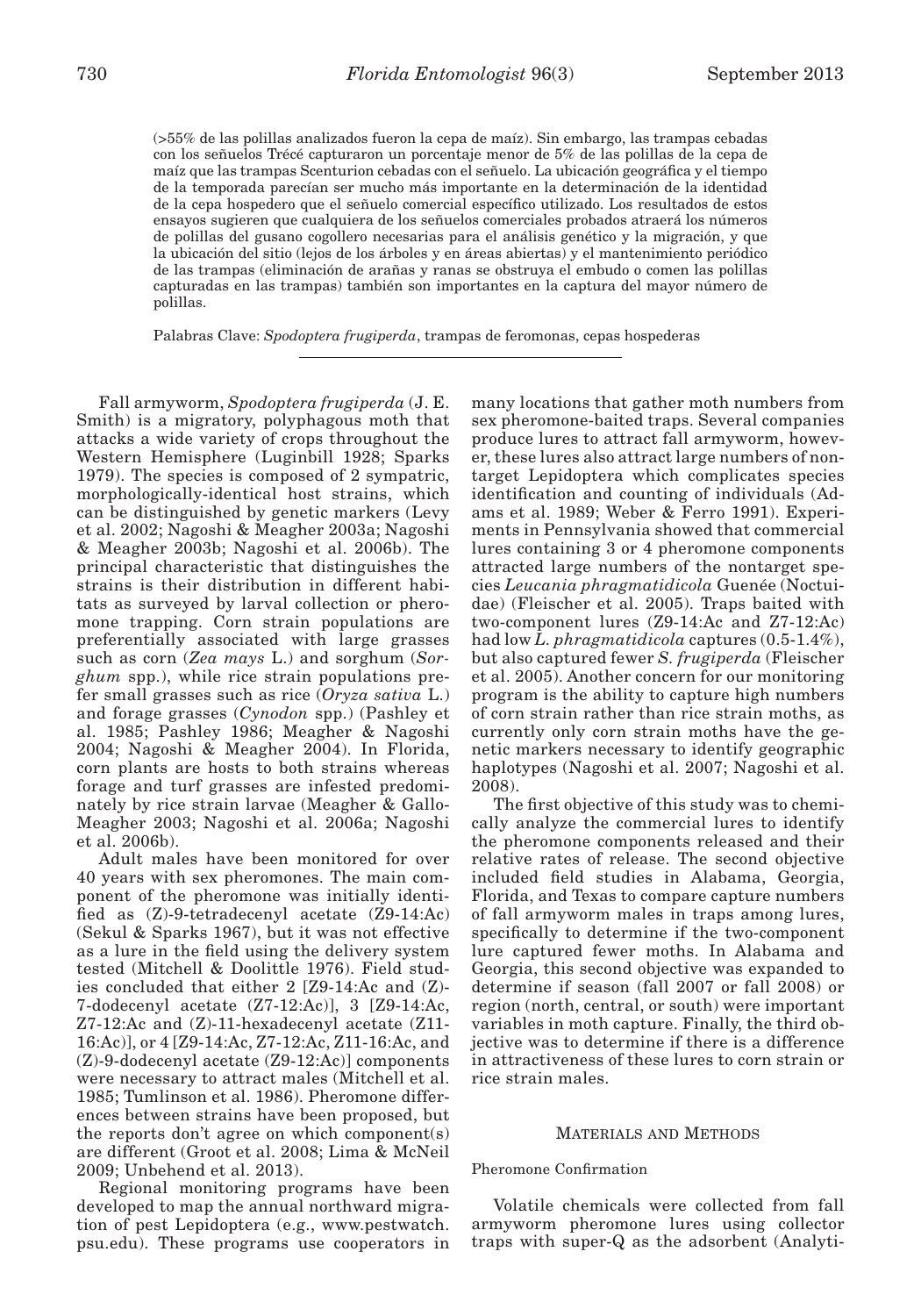cal Research Systems, Inc., Gainesville, Florida). Volatile-collection traps were cleaned by soxhlet extraction using methylene chloride for 24 h and dried in a fume hood prior to use. Fall armyworm rubber septa pheromone lures were purchased from 3 companies: Scentry Biologicals, Inc. (Billings, Montana) provided the "standard" fall armyworm lure, which contains all 4 components (L105A) and the "PSU" lure (L976) that has Z9-14:Ac and Z7-12:Ac, while Trécé, Inc. provided the "FAW" lure (Adair, Oklahoma) and Suterra LLC (Bend, Oregon) provided the Scenturion® fall armyworm lure both of which contained Z9-14:Ac, Z11-16:Ac, and Z7-12:Ac. Five newly opened lures of each type were introduced separately into a cylindrical glass chamber (2.5 cm diam., 38.1 cm length). Purified air was introduced into the chamber (75 mL per min) and headspace volatiles collected for 5 h. Volatile chemicals were eluted from the super-Q adsorbent using 100 μL of high purity methylene chloride (99.5% pure; ACROS, Morris Plains, New Jersey). An aliquot of  $C_{14}$  standard (5 µg) was added to each sample for quantitative analysis. The samples were then concentrated to 50% by solvent evaporation before injection in a gas-chromatograph (ThermoQuest Trace GC-FID 2000, Austin, Texas) with a fused silica DB-5 column (J&W Scientific, Agilent Technologies, Santa Clara, California), 10 m long, 0.18 mm I.D, with film thickness 0.18 μm. The GC temperature was programmed from 50 °C for 1 min, 50 to 220  $\rm{^{\circ}C}$  at 35  $\rm{^{\circ}C}$  min<sup>-1</sup>, and held at 220  $\rm{^{\circ}C}$  for 2 min. Chemical emissions from the lures were identified by comparing their Retention Indexes (RI) to the RI of the 4 commercial synthetic pheromones: Z-11-hexadecenyl acetate, Z-9-dodecenyl acetate, Z-7-dedecen-1-yl acetate, Z-9-tetradecen-1-yl acetate (Bedoukian Research Inc., Danbury Connecticut). Three replicates per type of lures were analyzed.

## Trapping and Locations

Sampling was conducted in Alabama, Georgia, northern Florida, and southern Texas from 2006-2009 (Table 1, Fig. 1). Standard tricolor (green top, yellow funnel, white bucket) or all green Universal moth traps (Great Lakes IPM, Vestaburg, Michigan) were placed on 1.5-m poles. Each trap contained insecticide strips containing 10% 2.2-dichlorovinyl dimethyl phosphate (Hercon® Environmental, Emigsville, Pennsylvania). Either all standard tricolor or all green traps were used during a sampling date. In Alabama and Georgia, each site contained 1 trap for each pheromone lure. Traps were placed next to corn, cotton, or mixed crop plantings in an effort to obtain corn strain moths. During fall 2007, there were 5 sampling dates with 16, 17, 17, 17, and 11 sites, respectively  $(n = 312)$ ; during fall 2008, there were 4 sampling dates with 11, 7, 12, and 10 sites, respectively  $(n = 160)$ . In Florida, the Williston site contained 5 replications of the 4 lures sampled at 7 dates in 2006  $(n = 140)$  or 5 dates in  $2009$  ( $n = 100$ ). Traps in Williston were placed next to large peanut fields with abundant pasture grass and weedy patches between fields. In Texas, the Weslaco site contained 4 replications of the 4 lures sampled for 5 dates  $(n = 80)$ , and traps were placed near corn fields and other row crops.

## Strain Analysis

The host strain of collected moths was determined using the following methods (Nagoshi et al. 2006b). Individual specimens were homogenized in 4 mL of phosphate buffered saline (PBS, 20 mM sodium phosphate, 150 mM NaCl, pH 8.0) in a 15 mL test tube using a tissue homogenizer (PRO Scientific Inc., Oxford, Connecticut). Cells and tissue were pelleted by centrifugation at 6000 g for 5 min at room temperature. The pellet was resuspended in 800 µL cell lysis buffer (0.2 M sucrose, 0.1 M Tris-HCl at pH 8.0, 0.05 M EDTA, and 0.5% sodium dodecyl sulfate), transferred to a 1.5 or 2.0 mL microcentrifuge tube and incubated at 55 °C for 5 min. Proteins were precipitated by the addition of 100 µL of 8M potassium acetate. The supernatant was transferred to a Zymo-Spin III column (Zymo Research, Irvine, California) and processed according to manufacturer's instructions. The DNA preparation was increased to a final volume of 40 µL with distilled water. Each PCR reaction required 1 µL of the DNA preparation.

PCR amplification of the mitochondrial *COI* gene was performed in a 30 µL reaction mix containing  $3 \mu L$  10  $\times$  manufacturer's reaction buffer, 1 µL 10 mM dNTP, 0.5 µL 20 µM primer mix, 1 µL DNA template (between 0.05-0.5 µg), 0.5 unit Taq DNA polymerase (New England Biolabs, Beverly, Massachusetts). The thermocycling program was 94 °C (1 min), followed by 33 cycles of 92 °C (30 s), 56°C (45 s), 72 °C (45 s), and a final segment of 72 °C for 3 min. Typically 96 PCR amplifications were performed at the same time using either 0.2 mL tube strips or 96 well microtiter plates. Primers were synthesized by Integrated DNA Technologies (Coralville, Iowa). Amplification of the *COI* region used the primer pair *COI-893F* (5'-CAC-GAGCATATTTTACATCWGCA-3') and *COI-1303R* (5'-CAGGATAGTCAGAATATCGACG-3') to produce a 410 bp fragment.

For fragment isolations 6 µL of 6 × gel loading buffer was added to each amplification reaction and the entire sample run on a 1.8% aga-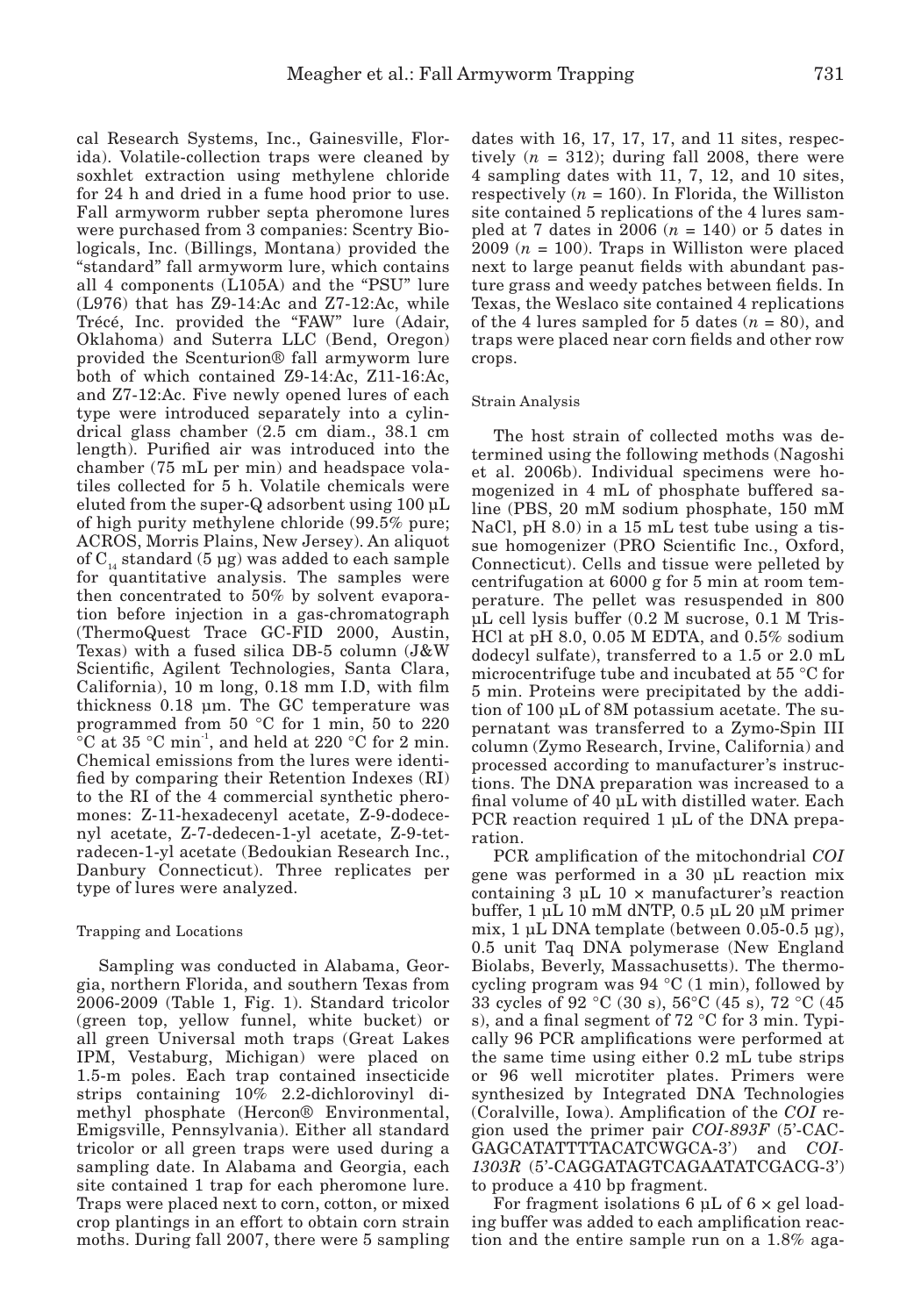| Site (State, County)      | Region         | e/Longitude<br>${\rm Latitud}$                                    | Predominant<br>Crop Plants |                                                     | Dates Sampled                                                                                                                                                                                                                                                 |
|---------------------------|----------------|-------------------------------------------------------------------|----------------------------|-----------------------------------------------------|---------------------------------------------------------------------------------------------------------------------------------------------------------------------------------------------------------------------------------------------------------------|
| <b>ALABAMA</b><br>Autauga | central        | W 86° 24.937<br>N 32° 26.622'                                     | mixed                      | 2007: 8/22, 9/12, 9/26, 10/16, 11/07                | 2008: 4/23, 5/07, 5/28, 8/20, 10/23                                                                                                                                                                                                                           |
| Cleburne<br>Baldwin       | south          | W 87° 36.422'<br>W 85° 35.657<br>N 30° 27.706',<br>N 33° 36.367', | mixed                      | 2007: 8/23, 9/13, 9/27, 10/16, 11/06<br>2007: 10/15 | 2008: 4/22, 5/08, 5/28, 9/16, 10/20<br>2008: 5/29                                                                                                                                                                                                             |
| Coffee                    | north<br>south | W 86° 10.004'<br>N 31° 24.455',                                   | corn<br>corn               | 2007: 8/23, 9/13, 9/27, 10/16, 11/06                | 2008: 4/22, 5/08, 5/28, 8/19, 9/16, 10/20                                                                                                                                                                                                                     |
| Henry                     | south          | W 85° 18.648'<br>N 31° 22.634',                                   | mixed                      | 2007: 8/23, 9/13, 9/27, 10/16, 11/06                | 2008: 4/22, 5/08, 5/28, 8/19, 9/16, 10/20                                                                                                                                                                                                                     |
| Macon                     | central        | W 85° 56.285<br>N 32° 25.429',                                    | corn                       | 2007: 8/23, 9/13, 9/27, 10/16, 11/07                |                                                                                                                                                                                                                                                               |
| Russell                   | central        | W 85° 06.975'<br>N 32° 24.654',                                   | corn                       | 2007: 9/12                                          | 2008: 4/23, 5/08, 5/29                                                                                                                                                                                                                                        |
| Shelby                    | central        | W 86° 25.023'<br>N 33° 22.795'                                    | corn                       | 2007: 10/15                                         | 2008: 5/29                                                                                                                                                                                                                                                    |
| Talladega                 | north          | $W86^{\circ}01.340^{\circ}$<br>N 33° 33.356'                      | corn                       | 2007: 8/22, 9/12, 9/26, 10/16                       | 2008: 5/28, 10/23                                                                                                                                                                                                                                             |
| FLORIDA                   |                |                                                                   |                            |                                                     |                                                                                                                                                                                                                                                               |
| Levy                      |                | W 82° 34.381'<br>N 29° 20.493',                                   | peanuts                    | 2006: 8/11, 8/15, 8/21, 8/25, 8/29, 9/15, 9/25      |                                                                                                                                                                                                                                                               |
| GEORGIA                   |                |                                                                   |                            |                                                     |                                                                                                                                                                                                                                                               |
| Decatur                   | south          | W 84° 43.091'<br>N 30° 57.649',                                   | corn                       | 2007: 8/21, 9/11, 9/25, 10/15, 11/06                | 2008: 4/22, 5/06, 5/27                                                                                                                                                                                                                                        |
| Haralson                  | north          | W 85° 16.698'<br>N 33° 47.930',                                   | corn                       | 2008: $5/28$ , $8/20$                               |                                                                                                                                                                                                                                                               |
| Lowndes                   | south          | W 83° 21.568'<br>N 30° 48.566',                                   | cotton                     | 2007: 8/21, 9/11, 9/25, 10/15, 11/06                | 2008: 4/22, 5/06, 5/27, 8/19, 9/16                                                                                                                                                                                                                            |
| Muscogee                  | central        | W 84° 58.459'<br>N 32° 23.273',                                   | mixed                      | 11/07<br>2007: 8/21, 9/11, 9/25, 10/15,             | 2008: 4/23, 5/06, 5/27                                                                                                                                                                                                                                        |
| Newton                    | north          | W 83° 52.219'<br>N 33° 40.483',                                   | mixed                      | 2007: 8/21, 9/12, 9/25, 10/15                       | 2008: 5/28, 8/21, 9/10, 9/18, 10/23                                                                                                                                                                                                                           |
| Peach                     | central        | W 83° 48.376'<br>N 32° 33.524'                                    | cotton                     | 11/07<br>2007: 8/21, 9/11, 9/25, 10/15,             | 2008: 4/23, 5/06, 5/27, 8/21, 9/10, 9/18, 10/23                                                                                                                                                                                                               |
| Taylor                    | central        | W 84° 14.938'<br>N 32° 31.550',                                   | mixed                      | 2007: 9/11, 9/25, 10/15, 11/07                      |                                                                                                                                                                                                                                                               |
| Thomas                    | south          | W 83° 52.010<br>N 30° 48.937,                                     | cotton                     | 2007: 8/21, 9/11, 9/25, 10/15                       | 2008: 4/22, 5/06, 5/27, 8/19                                                                                                                                                                                                                                  |
| TEXAS                     |                |                                                                   |                            |                                                     |                                                                                                                                                                                                                                                               |
| Hidalgo                   |                | W 97° 57.511<br>N 26° 09.670,                                     | mixed                      |                                                     | $\begin{array}{lll} 2008;& 5/29,& 6/05,& 6/12,& 6/19,& 6/26,& 10/16,& 2009;& 5/20,& 5/27,& 6/03,& 6/10,& 10/20,& 10/27,& \\ 10/23,& 10/30,& 11/06 & 11/03 & 11/10& 11/03,& 11/10& 11/10& 11/10& 11/10& 11/10& 11/10& 11/10& 11/10& 11/10& 11/10& 11/10& 11/1$ |
|                           |                |                                                                   |                            |                                                     |                                                                                                                                                                                                                                                               |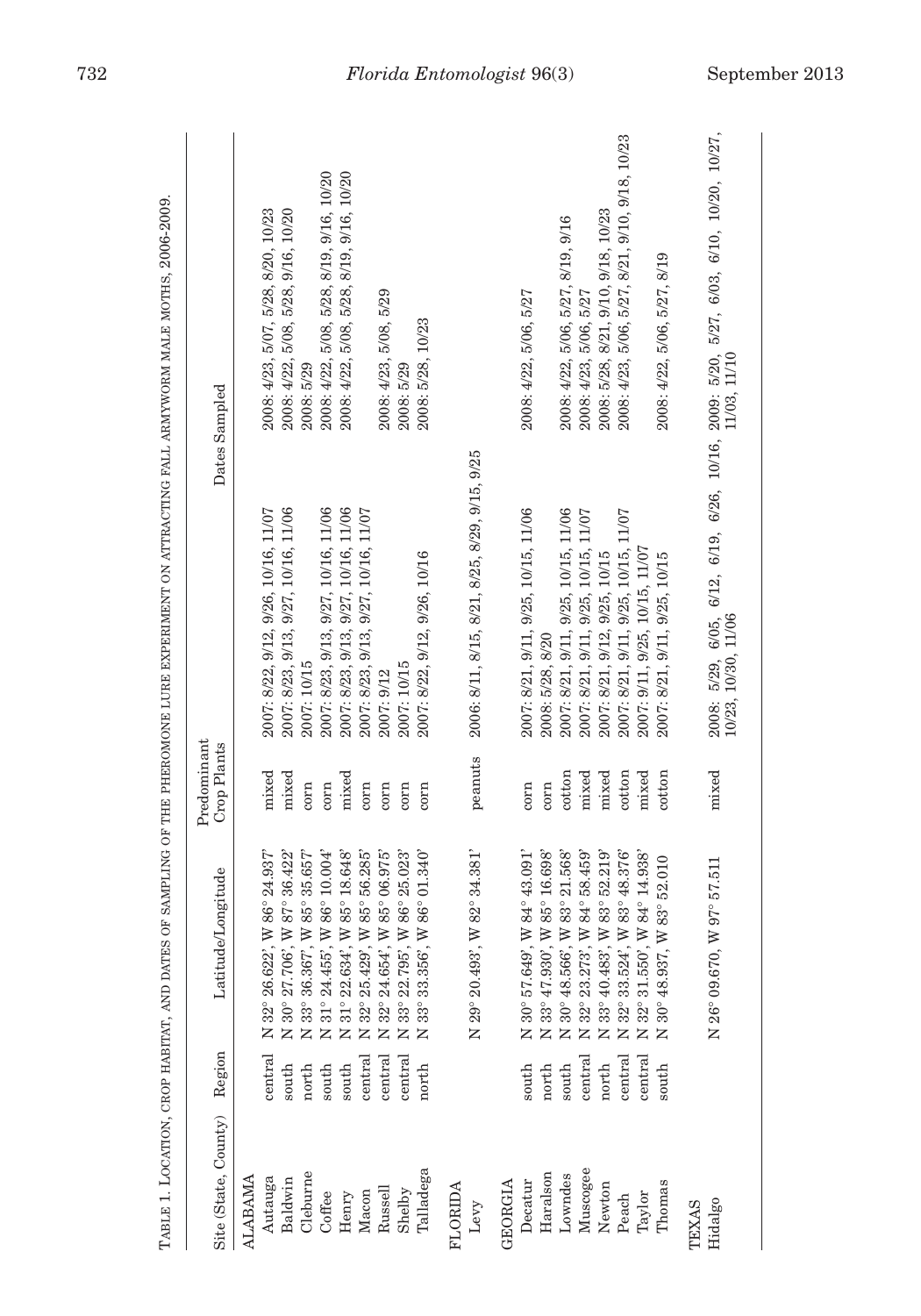

Fig. 1. Map of trap locations in Alabama, Florida, and Georgia. The full name of each County can be found in Table 1.

rose horizontal gel containing GelRed (Biotium, Hayward, California) in 0.5X Tris-borate buffer (TBE, 45 mM Tris base, 45 mM boric acid, 1 mM EDTA pH 8.0). Fragments were visualized on a long-wave UV light box and cut out from the gel. Fragment isolation was performed using Zymo-Spin I columns (Zymo Research, Orange, California) according to manufacturer's instructions. The isolated fragments were analyzed by DNA sequencing performed by Northwoods DNA, Inc. (Bemidji, Minnesota) or the University of Florida ICBR Center (Gainesville, Florida). All other DNA sequences were obtained from NCBI Gen-Bank. DNA comparisons, alignments, and restriction site mapping were performed using the DS Gene program (Accelrys, San Diego, California).

#### Statistical Analysis

All analyses were conducted using SAS (SAS 9.2, SAS Institute 2008). Release rates of 3 pheromone components (Z7-12:Ac, Z9-14:Ac, and Z11-16:Ac) were compared among pheromone lures using analysis of variance of nontransformed data (PROC MIXED, LSMEANS).

Moth number data were analyzed using Box-Cox (PROC TRANSREG) and PROC UNIVARI- ATE (Osborne 2010) to find the optimal normalizing transformation. Box-Cox selects the optimal transformation based on the best lambda fitted to the regression and the univariate procedure provides further evidence of skewness, kurtosis, and a bell-shaped curve. For the Alabama and Georgia results, a reciprocal 4th root transformation was suggested. This was followed by analysis of variance (PROC GLM, LSMEANS) to separate means among regions, pheromone lure treatments, and the region by lure interaction. The Williston, Florida 2006 data used a reciprocal square root transformation and the Williston 2009 data used a 4th root transformation. The Weslaco, Texas data were analyzed using a reciprocal square root transformation. Analysis of variance (PROC MIXED, LSMEANS) was then used to separate means among pheromone lure treatments for the Florida and Texas results.

To test if the number of corn strain moths collected was independent of pheromone lure, a Pearson Chi-Square test was used (PROC FREQ, 2 (host strain) × 4 (commercial lures) table, Pearson exact result). A significant *P* value rejects the null hypothesis that host strain and pheromone lure are independent. The frequency of corn strain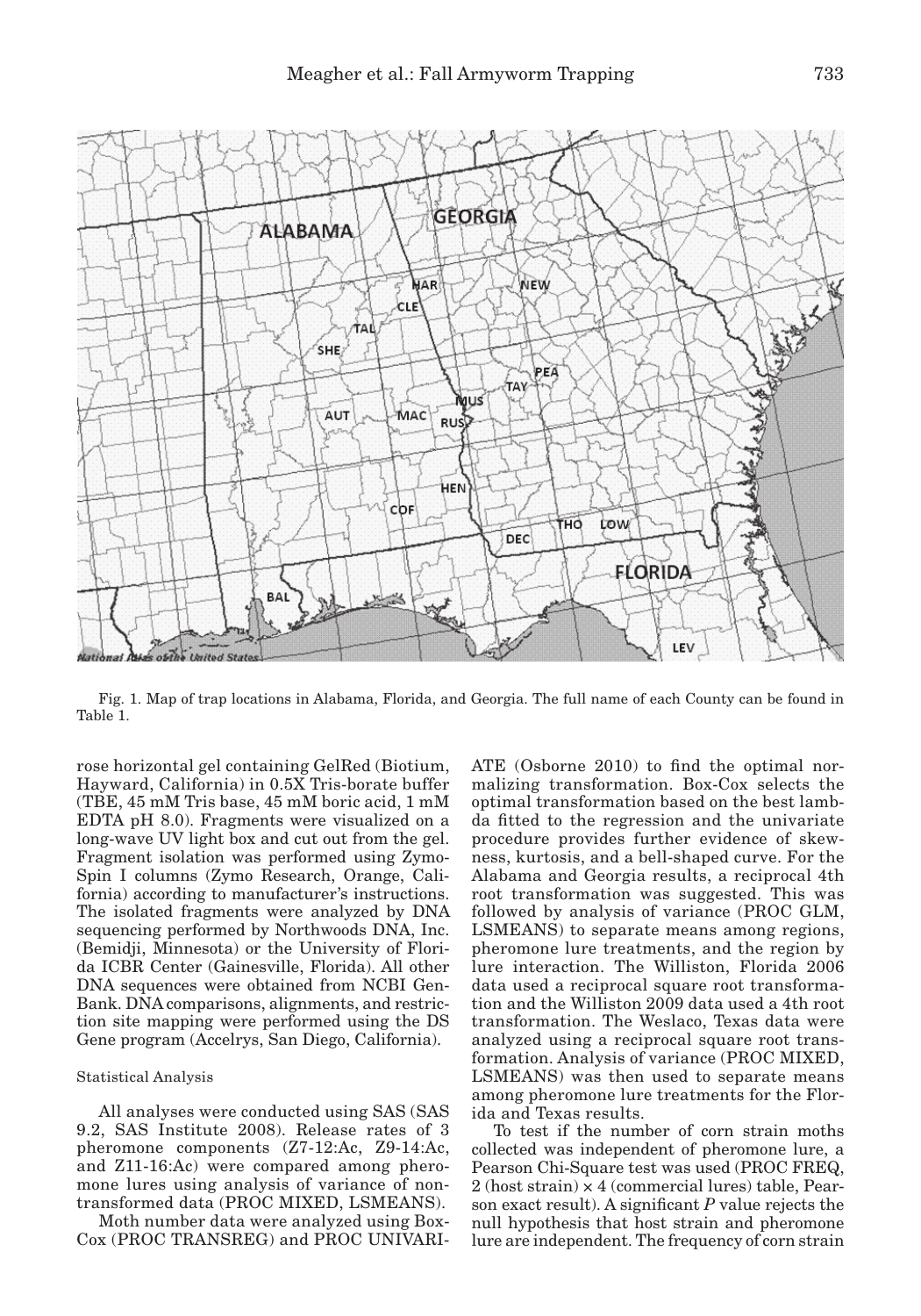to rice strain moths for each pheromone lure was analyzed (PROC FREQ, exact chi-square test) to determine if the ratio was different from 50%, i.e. did the sample contain more corn strain (>50%), more rice strain  $\left( < 50\% \right)$ , or an equal frequency of the 2 strains?

## **RESULTS**

#### Pheromone Components

The PSU and Scenturion lures released relatively large amounts (>50 ng/h) of Z9-14:Ac that composed > 90% of their blends (Fig. 2). The Scentry and Trécé lures released smaller amounts, which were also a lower percentage of their blends. All lures released Z7-12:Ac, with Trécé containing > 16 ng/h which was nearly 30% of its blend. Other lures release < 5 ng/h which comprised < 10% of their blends. The Scentry, Scenturion, and Trécé lures released small amounts (< 3 ng/h) of Z11-16:Ac; only the Scentry lure released Z9-12:Ac.



Fig. 2. Quantity (µg) and percentage of each component released per pheromone lure based on a 5 h collection period (mean  $\pm$  SE). The same letters above Z9-14:Ac or Z7-12:Ac indicates no significant differences  $(P < 0.05)$ .

#### Moth Numbers

In Alabama and Georgia, fall armyworm moths were collected at all sites where traps were placed, although several county sites had very low numbers. Data were not recorded for several traps due to broken trap tops, traps with the funnels closed due to spider webs, traps with frogs, or where moths were unable to be counted due to wet conditions. There were  $5 \times$  more moths per night collected during fall 2007 than fall 2008  $(\text{mean} \pm \text{SE}; 9.9 \pm 0.8 \text{ vs. } 1.8 \pm 0.3; F = 107.9, df =$ 1, 458,  $P < 0.0001$ ,  $n = 460$ ). However, there was no difference in the number of moths captured among lures in the fall 2007 or fall 2008 seasons (Table 2).

County sites in Alabama and Georgia were analyzed according to 3 regions (Table 1), and all had significantly different numbers of moths per night. For fall 2007, the south region (Baldwin, Coffee, and Henry Counties in Alabama; Decatur, Lowndes, and Thomas Counties in Georgia) averaged more moths per night than the central region (Autauga, Macon, and Russell Counties in Alabama; Muscogee, Peach, and Taylor Counties in Georgia), which captured more moths than the north region (Cleburne, Shelby, and Talladega Counties in Alabama; Haralson and Newton Counties in Georgia) (Table 2). For fall 2008, the south averaged more moths per night than both the central and the north (Table 2). The region by lure interaction was not significant in either season  $(P > 0.92)$ .

Populations in Williston, Florida in 2006 were relatively low with seasonally less than 5 moths per night collected. However, a difference among lures was found as traps with the PSU lure caught more moths and traps baited with the Scenturion and the Scentry lure caught fewer moths (Table 2). This was the only test where a difference in trap capture occurred among lures and this result could be an artifact of low trap numbers. Moth numbers captured in 2009 were over 3 times higher than in 2006, with no difference among the various lures.

Fall armyworm populations in southern Texas were relatively high in spring 2008 and fall 2009 (Table 2). Moth numbers decreased during fall 2008 and remained so low during spring 2009 that statistical analyses were not conducted. There was no difference in spring 2008 or fall 2009 among lures in male trap captures.

#### Host Strains

Host strain analysis was conducted on over 3,500 moths collected in Alabama and Georgia in 4 sample periods from Aug through Nov 2007. In the north region, moths collected during Aug and Sep were predominantly corn strain whereas moths in Oct were a mix of both strains (Fig.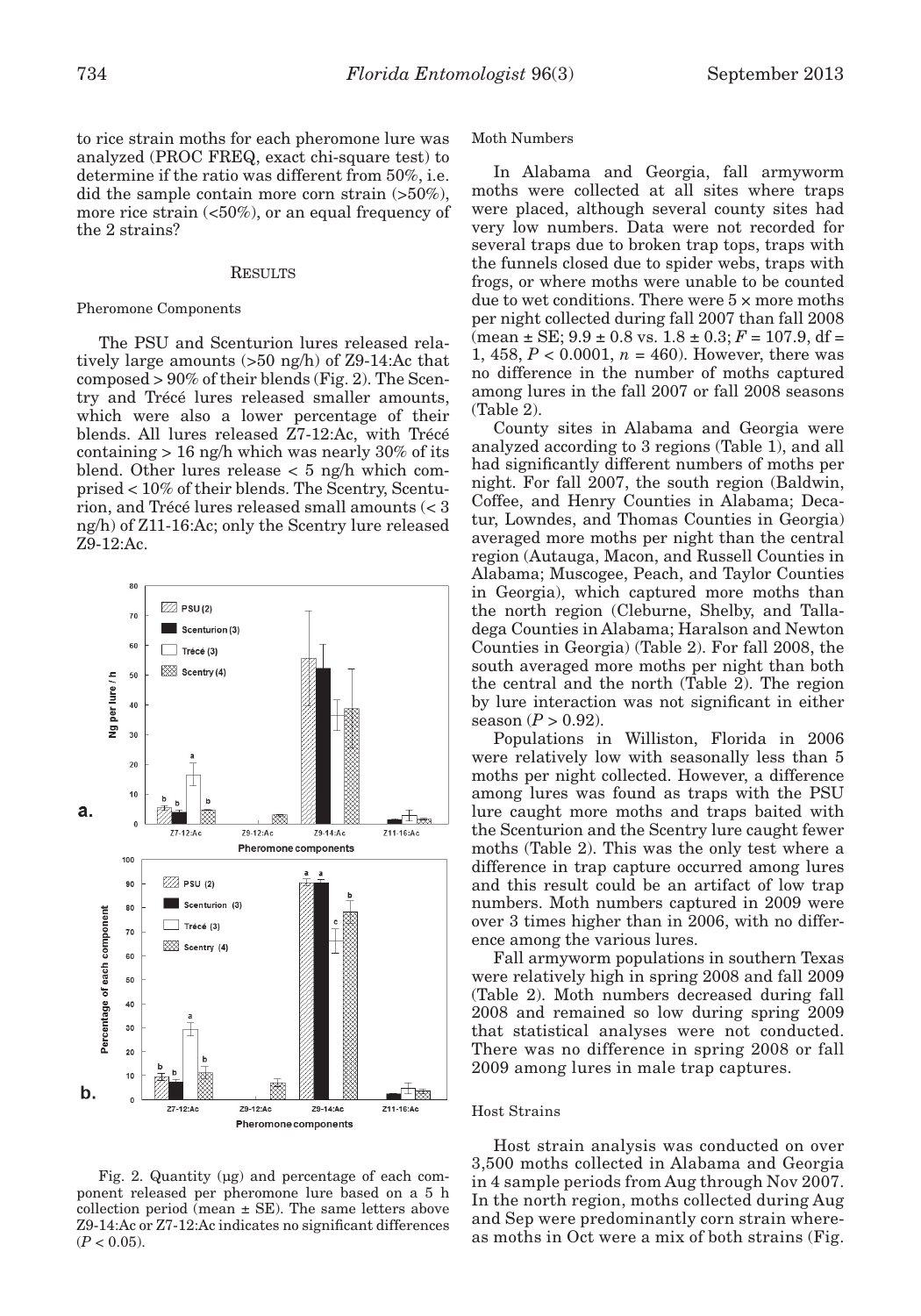Table 2. Number of moths captured per night among traps with different pheromone lures and in different regions in Alabama and Georgia in fall 2007 and fall 2008; in Williston, Florida in 2006 and 2009, and in Weslaco, Texas in 2008 and 2009. the same letter in each grouping indicates no siginificant difference. Numbers after the pheromone lure name indicates the number of components.

| Alabama and Georgia Fall 2007 |                                        | Alabama and Georgia Fall 2008 |                                        |
|-------------------------------|----------------------------------------|-------------------------------|----------------------------------------|
| Pheromone Lure                | Mean $\pm$ SE $(n)$                    | Pheromone Lure                | Mean $\pm$ SE $(n)$                    |
| Trécé $(3)$                   | $11.0 \pm 1.6$ a (76)                  | Trécé(3)                      | $2.1\pm0.8$ a $(39)$                   |
| Scenturion (3)                | $10.2 \pm 1.6$ a (75)                  | Scentry $(4)$                 | $1.9 \pm 0.6$ a (40)                   |
| PSU(2)                        | $9.6 \pm 1.6$ a (76)                   | PSU(2)                        | $1.6 \pm 0.5$ a (40)                   |
| Scentry $(4)$                 | $8.9 \pm 1.3$ a (74)                   | Scenturion (3)                | $1.6 \pm 0.5$ a (40)                   |
|                               | $F = 0.97$ ; df = 3, 289; $P = 0.4060$ |                               | $F = 0.46$ ; df = 3, 147; $P = 0.7138$ |
| Region                        | Mean $\pm$ SE $(n)$                    | Region                        | Mean $\pm$ SE $(n)$                    |
| south                         | $16.5 \pm 1.3$ a (116)                 | south                         | $4.0 \pm 0.8$ a (52)                   |
| central                       | $8.8 \pm 1.2$ b (110)                  | central                       | $1.1 \pm 0.3$ b (32)                   |
| north                         | $1.4 \pm 0.2$ c (75)                   | north                         | $0.6 \pm 0.1$ b (75)                   |
|                               | $F = 69.3$ ; df = 2, 289; $P < 0.0001$ |                               | $F = 23.4$ ; df = 2, 147; $P < 0.0001$ |
| Williston, Florida 2006       |                                        | Williston, Florida 2009       |                                        |
| Pheromone Lure                | Mean $\pm$ SE $(n)$                    | Pheromone Lure                | Mean $\pm$ SE $(n)$                    |
| PSU(2)                        | $4.3 \pm 0.6$ a (35)                   | Trécé (3)                     | $15.8 \pm 2.9$ a (25)                  |
| Trécé(3)                      | $3.8 \pm 1.0$ ab $(35)$                | Scentry $(4)$                 | $12.5 \pm 2.3$ a (25)                  |
| Scentry $(4)$                 | $2.6 \pm 0.4$ b (35)                   | Scenturion (3)                | $11.3 \pm 1.8$ a (24)                  |
| Scenturion (3)                | $1.2 \pm 0.2$ c (35)                   | PSU(2)                        | $10.4 \pm 1.8$ a (25)                  |
|                               | $F = 8.0$ ; df = 3, 18; $P = 0.0013$   |                               | $F = 1.5$ ; df = 3, 12; $P = 0.1358$   |
| Weslaco, Texas 2008           |                                        | Weslaco, Texas 2009           |                                        |
| Pheromone Lure                | Mean $\pm$ SE $(n)$                    | Pheromone Lure                | Mean $\pm$ SE $(n)$                    |
| Trécé(3)                      | $17.9 \pm 4.5$ a (19)                  | Trécé(3)                      | $16.9 \pm 4.2$ a (16)                  |
| Scenturion (3)                | $14.5 \pm 3.7$ a (19)                  | PSU(2)                        | $13.7 \pm 2.9$ a (16)                  |
| PSU(2)                        | $11.5 \pm 2.8$ a (19)                  | Scenturion (3)                | $9.5 \pm 2.3$ a (16)                   |
| Scentry $(4)$                 | $10.3 \pm 2.7$ a (19)                  | Scentry $(4)$                 | $9.4 \pm 2.1$ a $(16)$                 |
|                               | $F = 0.6$ ; df = 3, 65; $P = 0.6276$   |                               | $F = 1.3$ ; df = 3, 54; $P = 0.2823$   |

3). For all 3 sampling times, there was no association between host strain and pheromone lure  $(P = 0.5069, 0.4985,$  and 0.5606 for Aug, Sep, and Oct, respectively). Moths collected in central region sites provided a different host strain picture. In Aug, statistically more of the moths captured were of the corn strain except for moths captured in Trécé-baited traps (Fig. 4). In Sep and Oct there was an even percentage of corn and rice strain moths captured. By Nov, there was an abundance of corn strain moths in all traps. As in the north, there was no association between host strain and pheromone lure (*P* = 0.4609, 0.2516, 0.8073, and 0.3086 for Aug, Sep, Oct, and Nov, respectively). High percentages of corn strain moths were collected from the Scentry- and Scenturion-baited traps in the south in Aug, but traps with the PSU and Trécé lures captured similar numbers of both strains, and this was enough of a difference to

reject the null hypothesis that host strain and pheromone lure were independent  $(P = 0.0011)$ (Fig. 5). Moths captured in Sep were a mix of the corn and rice strains. Three of the 4 lures attracted more rice strain moths in Oct, but by Nov, mostly similar percentages of each host strain were captured.

Host strain analysis was conducted on over 500 moths captured in Williston, Florida in 2006. In both the Aug and Sep samples, pheromone lure influenced the collection of the host strains (Fig. 6a, *P* = 0.0205 and 0.0057, respectively). In Aug the Scenturion lure attracted significantly more corn strain moths, while the other lures attracted equal numbers of both strains (Fig. 6a). For the samples collected in Sep, all lures attracted more rice strain moths. However, only 1 corn strain moth (2.4%) was identified from the PSU-baited trap. For Weslaco, Texas, host strain analysis was determined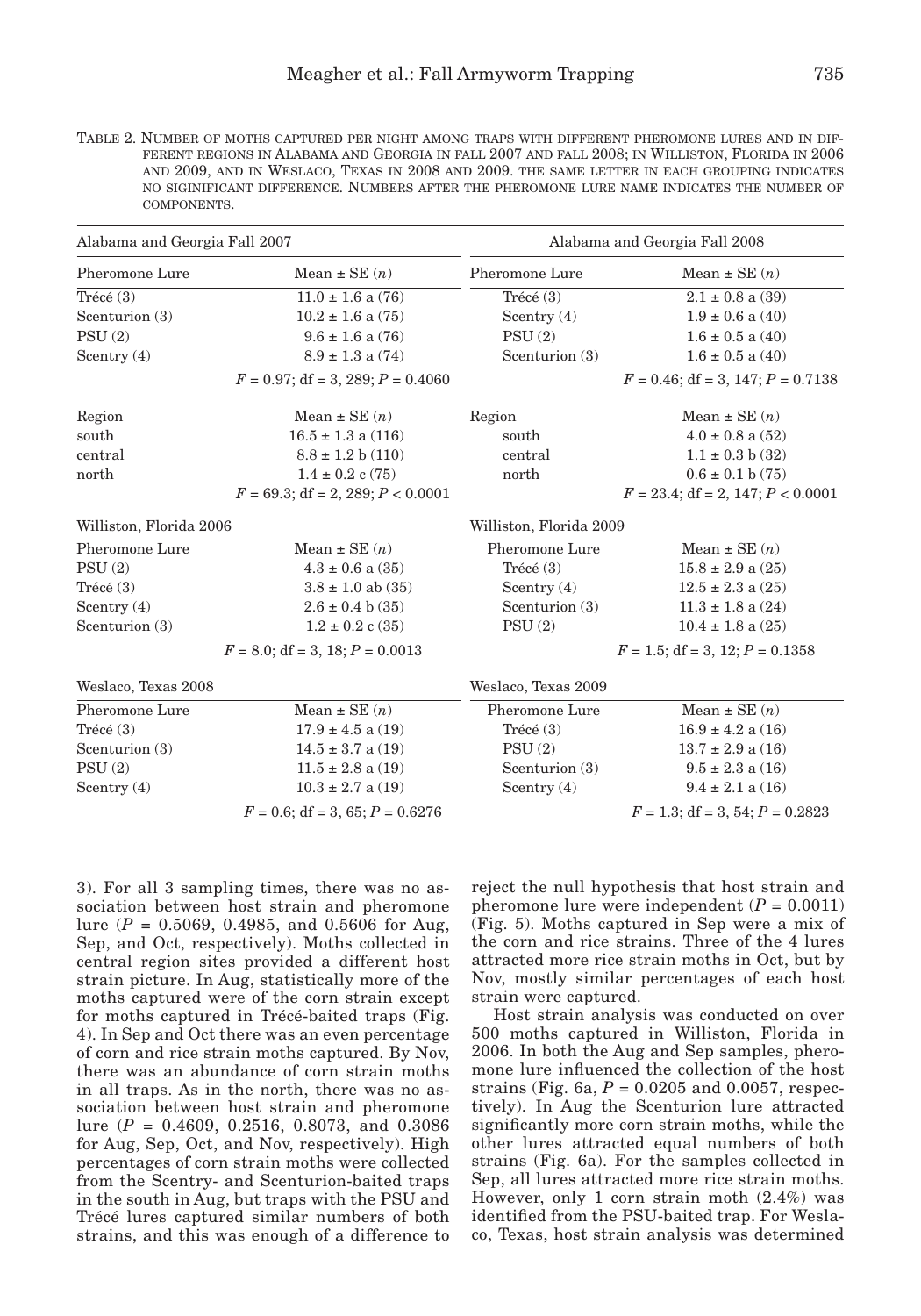

Fig. 3. Percent of corn strain of male fall armyworm moths collected in pheromone-baited traps located in the north region of Alabama and Georgia during 3 sample periods in 2007. For each sampling period, the *P* value from a Pearson Chi-Square analysis tested the null hypothesis that host strain and pheromone lure were independent. For each pheromone lure individually, exact chi-square analysis determined whether the sample contained more or less than 50% corn strain moths (\*, *P* < 0.05). Tested numbers of moths for strain analysis are above each bar.

with samples from 29 May to 26 Jun 2008  $(n =$ 286). Greater than 85% of the moths analyzed were of the corn strain (Fig. 6b).

## **DISCUSSION**

The release of Z7-12:Ac in this study was different than in a previous study (Meagher & Mitchell 2001). Scentry, Scenturion, and Trécé lures released relatively equal percentages of their blends in the 2001 study (mean release = 5.8%). Our analysis of this more recent study showed higher amounts released (mean release = 9.3% excluding Trécé), especially the release from Trécé lures (mean release = 14.3% including Trécé). The earlier study suggested that the Scentry-baited traps would not capture as many moths as Scenturion- or Trécé-baited traps, but the Scentry lures in our recent test attracted moths as well as the other lures. There was a concern that the PSU lure would not be as attractive

as the other lures (Fleischer et al. 2005), but our results agree with Tumlinson et al. (1986) that a blend of Z9-14:Ac and Z7-12:Ac attracts similar numbers of moths as the other commercial lures tested. In fact, Tumlinson et al. (1986) suggested that the addition of the other acetates did not significantly increase trap capture, a result that we also found in this recent study. This is important, because it appears that the two-component lure attracts fewer nontarget noctuid species in the eastern and central USA (Fleischer et al. 2005; Meagher unpublished).

Attraction of corn and rice strain males to the different commercial lures varied slightly among locations and time of season. But when host strain data were taken into account across locations  $(n = 4,546 \text{ moths analyzed})$ , all lures attracted significantly more corn strain males than rice strain males (PSU 54.9%, Trécé 56.6%, Scentry 59.5%, and Scenturion 60.0%). These differences among lures was significant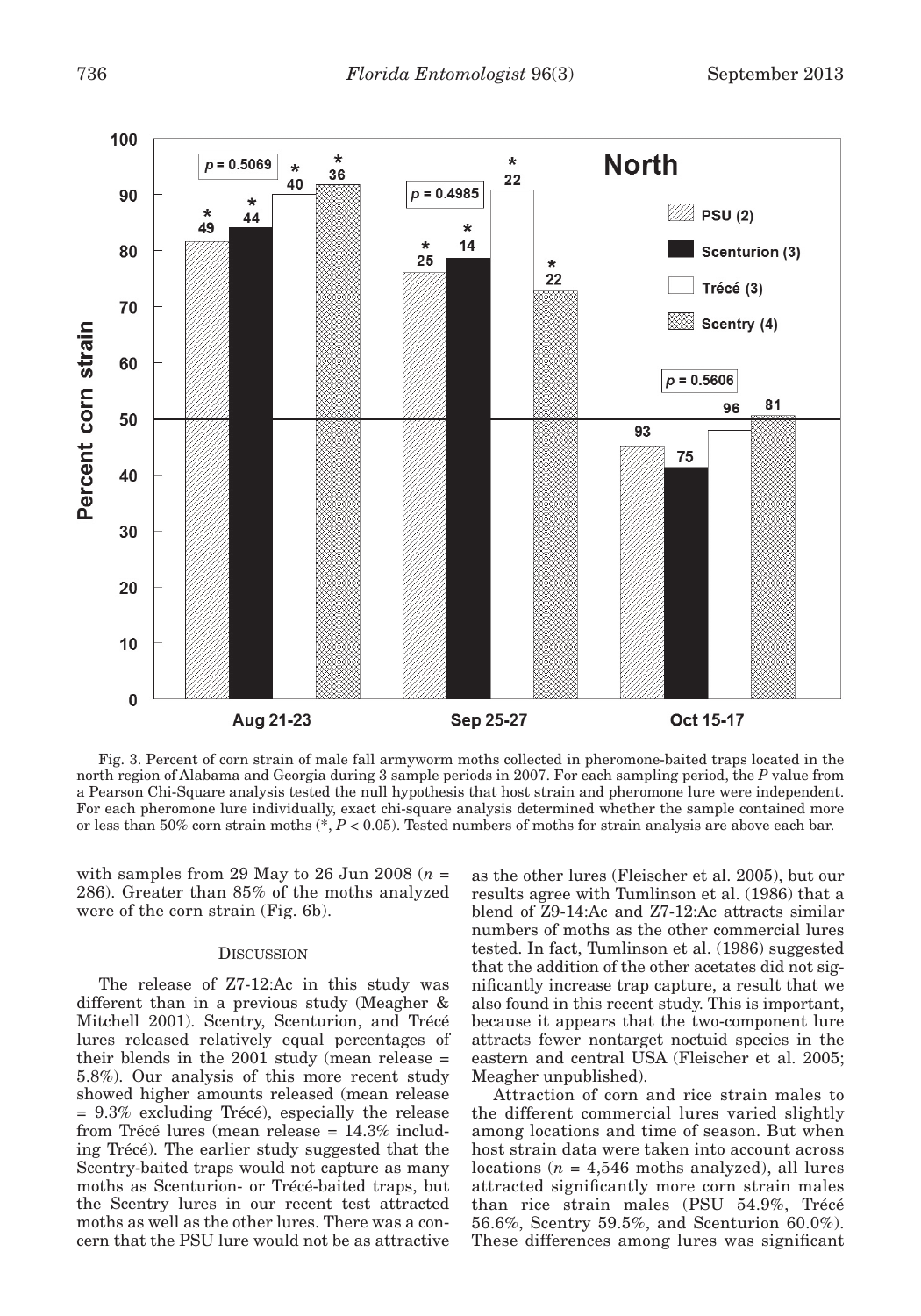

Fig. 4. Percent of corn strain of male fall armyworm moths collected in pheromone-baited traps located in the central region of Alabama and Georgia during 4 sample periods in 2007. For each sampling period, the *P* value from a Pearson Chi-Square analysis tested the null hypothesis that host strain and pheromone lure were independent. For each pheromone lure individually, exact chi-square analysis determined whether the sample contained more or less than 50% corn strain moths (\*, *P* < 0.05). Tested numbers of moths for strain analysis are above each bar.

 $(P = 0.0399)$ , suggesting that lures differentially attract the strains. Research completed after our field tests seemed to suggest that the Trécé lures might attract fewer corn strain males, since those lures contained the highest amounts of Z7-12:Ac, and Unbehend et al. (2013) showed that corn strain males are attracted to low amounts of this component. However, with other factors such as geographic location, time of season, and crop habitat seemingly more important, this slight difference of 5% between the PSU and Scenturion lures in the collection of one strain over the other should not influence future haplotype research.

There are several studies that provide examples of factors other than pheromone lure being important in the capture of host strains. Results of trials in the overwintering areas of southern Florida suggested both strains were present in spring samples (Mar-May) but rice

strain moths were more common in fall samples (Oct-Dec), even though traps were located in corn habitats (Meagher & Nagoshi 2004; Nagoshi & Meagher 2004). Our results from locations north of the overwintering areas showed corn and rice strain populations also varied seasonally. Late Aug samples had higher percentages of corn strain males, but by Oct, the ratios were either equal or biased to rice strain. Corn strain moths generally rebounded in Nov, but only in the southern regions. Host strain populations vary within a season probably because of the availability of preferred hosts, but local or regional movement of moths can't be ignored as a possible cause for fluctuating host strain ratios.

Results from these trials suggest that any of the commercial lures tested will attract the numbers of moths necessary for genetic and migration analysis, provided the site has the preferred host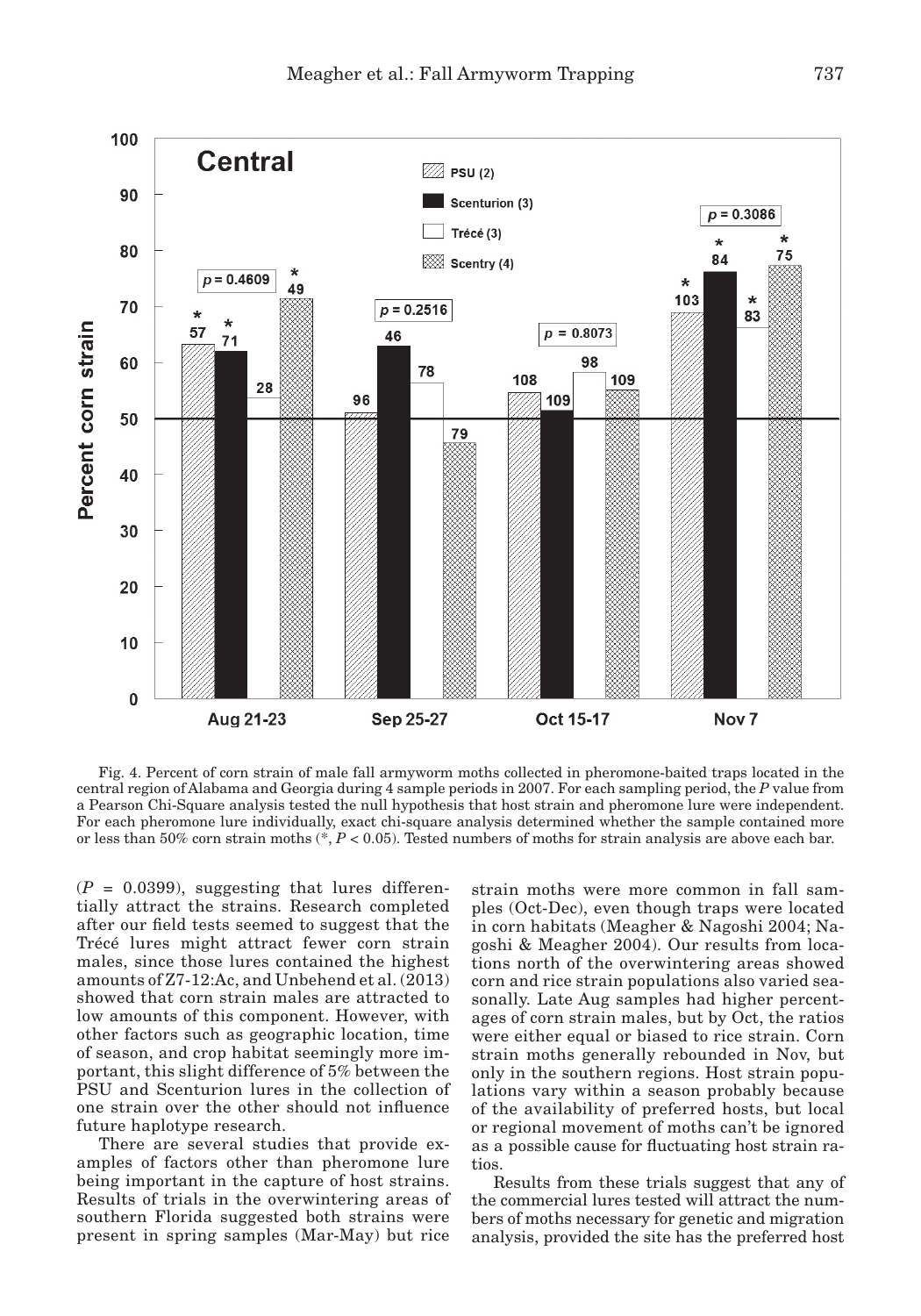

Fig. 5. Percent corn strain of male fall armyworm moths collected in pheromone-baited traps located in the south region of Alabama and Georgia during 4 sample periods in 2007. For each sampling period, the *P* value from a Pearson Chi-Square analysis tested the null hypothesis that host strain and pheromone lure were independent. For each pheromone lure individually, exact chi-square analysis determined whether the sample contained more or less than 50% corn strain moths (\*, *P* < 0.05). Tested numbers of moths for strain analysis are above each bar.

plants available to attract corn strain males. Site location (away from trees and in open areas) and periodic trap maintenance (removal of spiders and frogs clogging funnels or eating trap catches) are also important in collecting the highest number of moths. Additional studies are needed to determine why the captured host strain composition changes within a season, i.e., is the change caused by a decrease in the numbers of one strain or caused by a large increase of the other as the result of population movement. Finally, research should be expanded to determine if trap capture represents the predominant host strain of the population in the field at the time of sampling by using other adult sampling techniques. A recent report that compared capture of males using Scenturion-baited traps versus female-baited traps concluded that the lure is biased to attract

corn strain males and underestimates rice strain numbers relative to corn strain numbers (Meagher & Nagoshi 2013).

#### ACKNOWLEDGMENTS

We thank C. Dillard, N. Fieleke, A. Rowley, and C. Stuhl for technical assistance with the experiments. We thank A. Groot (Univ. Amsterdam) and S. Fleischer (Penn State Univ.) for critical review of an early manuscript.

The use of trade, firm, or corporation names in this publication is for the information and convenience of the reader. Such use does not constitute an official endorsement or approval by the United States Department of Agriculture or the Agricultural Research Service of any product or service to the exclusion of others that may be suitable.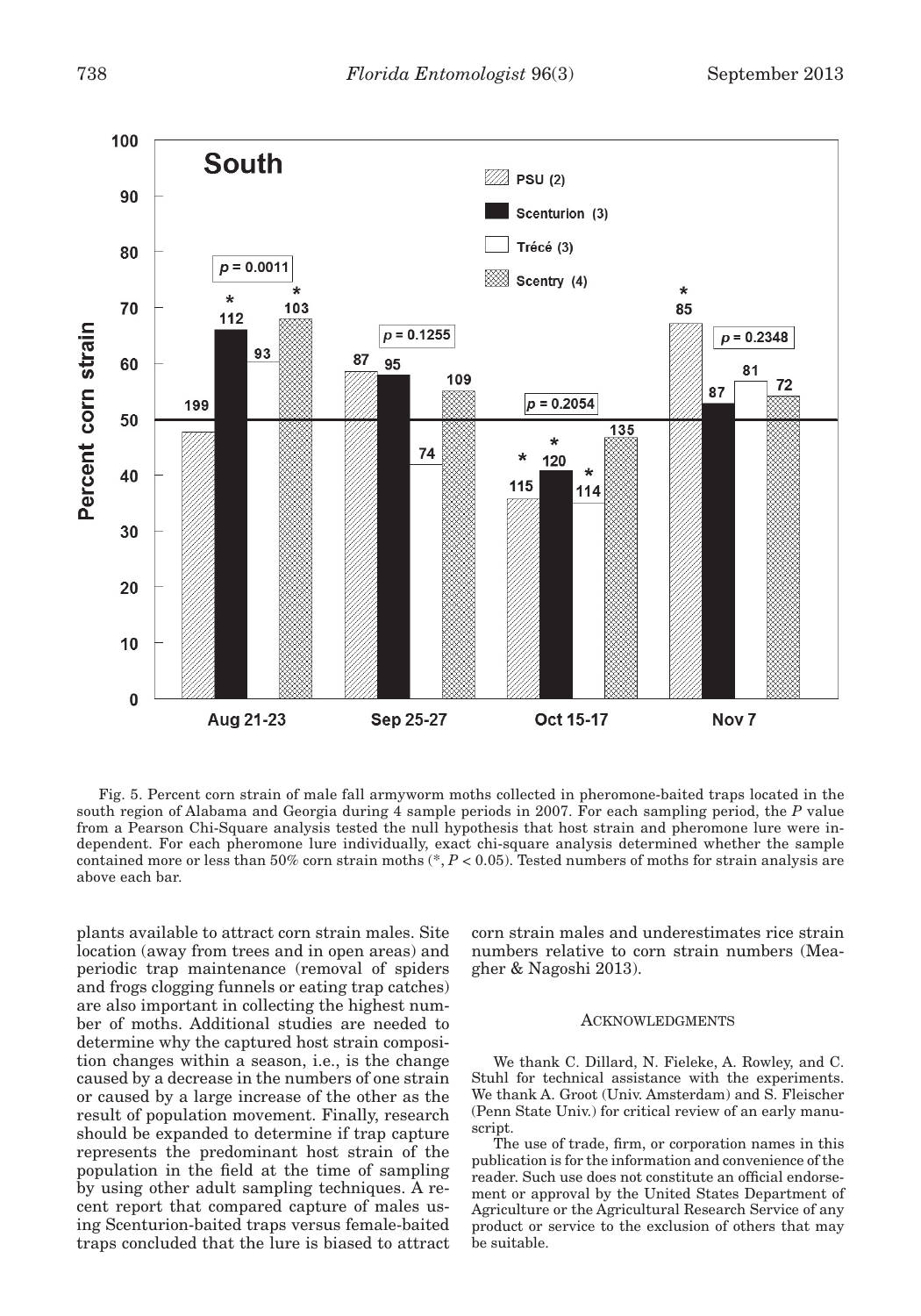

Fig. 6. Percent corn strain of male fall armyworm moths collected in pheromone-baited traps in Florida or Texas in 2006 or 2008, respectively. The *P* value from a Pearson Chi-Square analysis tested the null hypothesis that host strain and pheromone lure were independent. For each pheromone lure, exact chi-square analysis determined whether the sample was more or less than 50% (\*, *P* < 0.05). Tested numbers of moths for strain analysis are above each bar.

## References Cited

- Adams, R. G., Murray, K. D., and Los, L. M. 1989. Effectiveness and selectivity of sex pheromone lures and traps for monitoring fall armyworm (Lepidoptera: Noctuidae) adults in Connecticut sweet corn. J. Econ. Entomol. 82: 285-290.
- Fleischer, S. J., Harding, C. L., Blom, P. E., White, J., and Grehan, J. 2005. *Spodoptera frugiperda* pheromone lures to avoid nontarget captures of *Leucania phragmatidicola*. J. Econ. Entomol. 98: 66-71.
- Groot, A. T., Marr, M., Schöfl, G., Lorenz, S., Svatos, A., and Heckel, D. G. 2008. Host strain specific sex pheromone variation in *Spodoptera frugiperda*. Frontiers Zool. 5:20.
- Levy, H. C., Garcia-Maruniak, A., and Maruniak, J. E. 2002. Strain identification of *Spodoptera frugiperda* (Lepidoptera: Noctuidae) insects and cell line: PCR-RFLP of cytochrome oxidase C subunit I gene. Florida Entomol. 85: 186-190.
- LIMA, E. R., AND MCNEIL, J. N. 2009. Female sex pheromones in the host races and hybrids of the fall army-

worm, *Spodoptera frugiperda* (Lepidoptera: Noctuidae). Chemoecology 19: 29-36.

- Luginbill, P. 1928. The fall armyworm. USDA Tech. Bull. 34. 92 pp.
- Meagher, Jr., R. L., and Gallo-Meagher, M. 2003. Identifying host-strains of fall armyworm (Lepidoptera: Noctuidae) in Florida using mitochondrial markers. Florida Entomol. 86: 450-455.
- Meagher, Jr., R. L., and Mitchell, E. R. 2001. Collection of fall armyworm (Lepidoptera: Noctuidae) using selected pheromone lures and trap designs. J. Entomol. Sci. 36: 135-142.
- Meagher, R. L., and Nagoshi, R. N. 2004. Population dynamics and occurrence of *Spodoptera frugiperda* host strains in southern Florida. Ecol. Entomol. 29: 614-620.
- Meagher, R. L., and Nagoshi, R. N. 2013. Attraction of fall armyworm males (Lepidoptera: Noctuidae) to host strain females in Florida. Environ. Entomol.: (in press).
- Mitchell, E. R., and Doolittle, R. E. 1976. Sex pheromones of *Spodoptera exigua*, *eridania*, and *frugiperda*: bioassay for field activity. J. Econ. Entomol. 69: 324-326.
- Mitchell, E. R., Tumlinson, J. H., and Mcneil, J. N. 1985. Field evaluation of commercial pheromone formulations and traps using a more effective sex pheromone blend for the fall armyworm (Lepidoptera: Noctuidae). J. Econ. Entomol. 78: 1364-1369.
- Nagoshi, R. N., and Meagher, R. L. 2003a. *FR* tandem-repeat sequence in fall armyworm (Lepidoptera: Noctuidae) host strains. Ann. Entomol. Soc. America 96: 329-335.
- Nagoshi, R. N., and Meagher, R. L. 2003b. Fall armyworm *FR* sequences map to sex chromosomes and their distribution in the wild indicate limitations in interstrain mating. Insect Mol. Biol. 12: 453-458.
- Nagoshi, R. N., and Meagher, R. L. 2004. Seasonal distribution of fall armyworm (Lepidoptera: Noctuidae) host strains in agricultural and turf grass habitats. Environ. Entomol. 33: 881-889.
- Nagoshi, R. N., Silvie, P., and Meagher, R. L. 2007. Comparison of haplotype frequencies differentiate fall armyworm (Lepidoptera: Noctuidae) corn-strain populations from Florida and Brazil. J. Econ. Entomol. 100: 954-961.
- Nagoshi, R. N., Meagher, R. L., Nuessly, G., and HALL, D. 2006a. Effects of fall armyworm (Lepidoptera: Noctuidae) interstrain mating in wild populations. Environ. Entomol. 35: 561-568.
- Nagoshi, R. N., Meagher, R. L., Adamczyk, Jr., J. J., Braman, S. K., Brandenburg, R. L., and Nuessly, G. 2006b. New restriction fragment length polymorphisms in the cytochrome oxidase I gene facilitate host strain identification of fall armyworm (Lepidoptera: Noctuidae) populations in the southeastern United States. J. Econ. Entomol. 99: 671-677.
- Nagoshi, R. N., Meagher, R. L., Flanders, K., Gore, J., Jackson, R., Lopez, J., Armstrong, J. S., Buntin,G. D., Sansone, C., and, Leonard, B. R. 2008. Using haplotypes to monitor the migration of fall armyworm (Lepidoptera: Noctuidae) corn-strain populations from Texas and Florida. J. Econ. Entomol. 101: 742-749.
- Osborne, J. 2010. Improving your data transformations: Applying the Box-Cox transformation. Practical Assessment Res. Eval. 15(12). Available online: http://pareonline.net/getvn.asp?v=15&n=12.